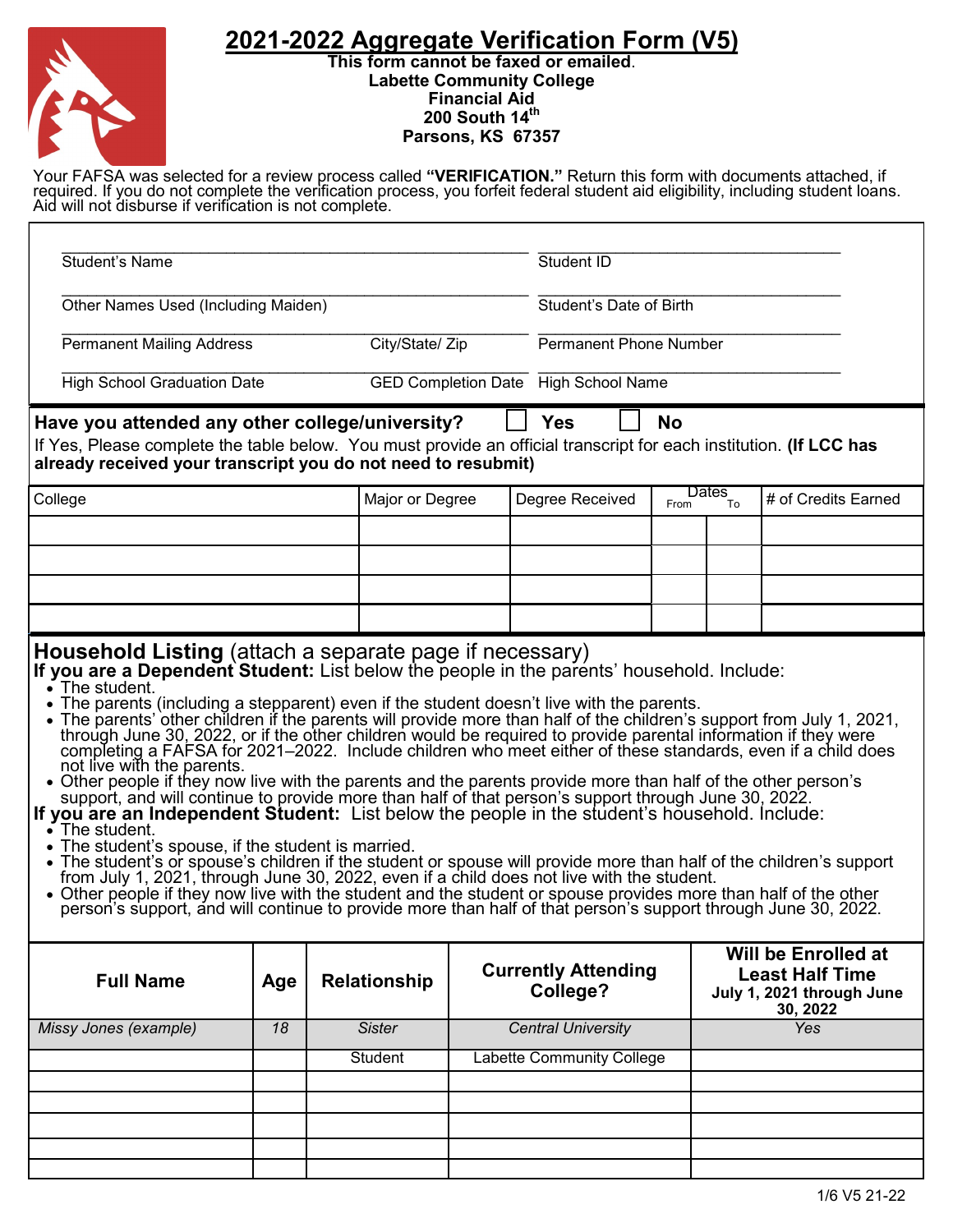| Student Income Verification: Did the student file taxes for 2019?                                                                                                                                                                                                                                                                                                                                                                                                                                                                                                                                                                                                        |                                        |                   |  |  |  |  |  |
|--------------------------------------------------------------------------------------------------------------------------------------------------------------------------------------------------------------------------------------------------------------------------------------------------------------------------------------------------------------------------------------------------------------------------------------------------------------------------------------------------------------------------------------------------------------------------------------------------------------------------------------------------------------------------|----------------------------------------|-------------------|--|--|--|--|--|
| I filed taxes for 2019. (Check the box below that applies)                                                                                                                                                                                                                                                                                                                                                                                                                                                                                                                                                                                                               |                                        |                   |  |  |  |  |  |
| The student and/or spouse (if married) has used the IRS DRT in FAFSA on the Web to transfer<br>2019 IRS income tax return information into the student's FAFSA.                                                                                                                                                                                                                                                                                                                                                                                                                                                                                                          |                                        |                   |  |  |  |  |  |
| The student and/or spouse (if married) has not yet used the IRS DRT in FAFSA on the Web, but<br>will use the tool to transfer 2019 IRS income tax Return information into the student's FAFSA.                                                                                                                                                                                                                                                                                                                                                                                                                                                                           |                                        |                   |  |  |  |  |  |
| If student and spouse filed a separate IRS tax return, the IRS DRT cannot be used and the<br>IRS Tax Return Transcript must be provided for each tax payer.<br>See page 3 for instructions on ordering a Tax Transcript.                                                                                                                                                                                                                                                                                                                                                                                                                                                 |                                        |                   |  |  |  |  |  |
| The student and/or spouse (if married) is unable or chooses not to use the IRS DRT in FAFSA on<br>the Web, and instead will provide the school with a 2019 IRS Tax Return Transcript(s).                                                                                                                                                                                                                                                                                                                                                                                                                                                                                 |                                        |                   |  |  |  |  |  |
| If student and spouse filed a separate IRS tax return, the IRS DRT cannot be used and the<br>IRS Tax Return Transcript must be provided for each tax payer.<br>See page 3 for instructions on ordering a Tax Transcript.                                                                                                                                                                                                                                                                                                                                                                                                                                                 |                                        |                   |  |  |  |  |  |
| I did NOT file taxes for 2019. (Check the box below that applies)                                                                                                                                                                                                                                                                                                                                                                                                                                                                                                                                                                                                        |                                        |                   |  |  |  |  |  |
| The student and/or spouse (if married) were not employed and had no income earned from work<br>in 2019.                                                                                                                                                                                                                                                                                                                                                                                                                                                                                                                                                                  |                                        |                   |  |  |  |  |  |
| The student and/or spouse (if married) were employed in 2019 and have listed below the names<br>of all employers, the amount earned from each employer in 2019, and whether an IRS W-2 form<br>or an equivalent document is provided.<br>List every employer even if the employer did not issue an IRS W-2 form. Attached another<br>sheet of paper with student name and ID number if more room is needed.                                                                                                                                                                                                                                                              |                                        |                   |  |  |  |  |  |
| <b>Employer's Name</b><br>Provide copies of all 2019 IRS W-2 forms<br>issued to the parents by their employers                                                                                                                                                                                                                                                                                                                                                                                                                                                                                                                                                           | <b>Annual Amount</b><br>Earned in 2019 | IRS W-2 Provided? |  |  |  |  |  |
| ABC's Auto Body Shop (example)                                                                                                                                                                                                                                                                                                                                                                                                                                                                                                                                                                                                                                           | \$4,500.00                             | Yes               |  |  |  |  |  |
|                                                                                                                                                                                                                                                                                                                                                                                                                                                                                                                                                                                                                                                                          |                                        |                   |  |  |  |  |  |
|                                                                                                                                                                                                                                                                                                                                                                                                                                                                                                                                                                                                                                                                          |                                        |                   |  |  |  |  |  |
|                                                                                                                                                                                                                                                                                                                                                                                                                                                                                                                                                                                                                                                                          |                                        |                   |  |  |  |  |  |
| <b>Total Amount of Income Earned From Work</b>                                                                                                                                                                                                                                                                                                                                                                                                                                                                                                                                                                                                                           | $\mathfrak{L}$                         |                   |  |  |  |  |  |
| Independent Students Only:<br>Non-Tax Filers are required to provide an IRS Verification of Non-Filing Letter. IRS Verification of<br>Non-Filing Letters can be requested by completing IRS Form 4506-T, this form can be found<br>online at: https://www.irs.gov/forms-pubs/about-form-4506-t<br>(initial here) By signing this form, I certify that I have attempted to obtain the<br>verification of non-filing letter from the IRS or other tax authorities<br>and was unable to obtain the required documentation.<br>(I will provide documentation showing I have attempted to obtain IRS<br>Verification of Non-Filing Letter from the IRS or other authorities.) |                                        |                   |  |  |  |  |  |

٦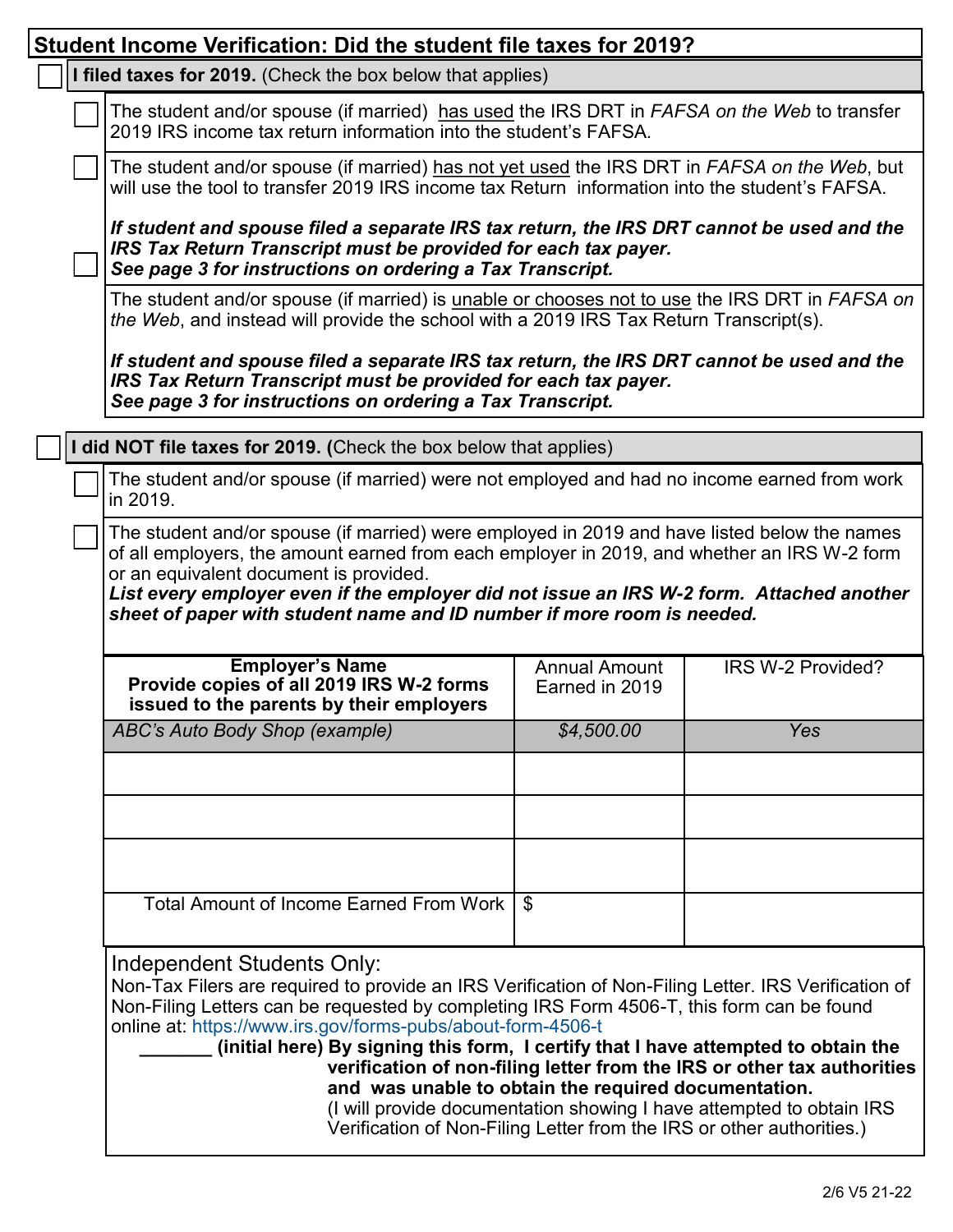| Parent Income Verification: Did the parent file taxes for 2019?                                                                                                                                                                                                                                                                                                                                                                                                                   |                                                                                                                                                                                                                                                                                                                                                                                                                                                                                                                                                                                                                                                                               |                                        |                   |  |  |  |
|-----------------------------------------------------------------------------------------------------------------------------------------------------------------------------------------------------------------------------------------------------------------------------------------------------------------------------------------------------------------------------------------------------------------------------------------------------------------------------------|-------------------------------------------------------------------------------------------------------------------------------------------------------------------------------------------------------------------------------------------------------------------------------------------------------------------------------------------------------------------------------------------------------------------------------------------------------------------------------------------------------------------------------------------------------------------------------------------------------------------------------------------------------------------------------|----------------------------------------|-------------------|--|--|--|
|                                                                                                                                                                                                                                                                                                                                                                                                                                                                                   | The parent filed taxes for 2019. (Check the box below that applies)                                                                                                                                                                                                                                                                                                                                                                                                                                                                                                                                                                                                           |                                        |                   |  |  |  |
|                                                                                                                                                                                                                                                                                                                                                                                                                                                                                   | The parent(s) have used the IRS DRT in FAFSA on the Web to transfer 2019 IRS income tax<br>return information into the student's FAFSA.                                                                                                                                                                                                                                                                                                                                                                                                                                                                                                                                       |                                        |                   |  |  |  |
|                                                                                                                                                                                                                                                                                                                                                                                                                                                                                   | The parent(s) have not yet used the IRS DRT in FAFSA on the Web, but will use the tool to<br>transfer 2019 IRS income tax return information into the student's FAFSA.<br>If parents filed a separate IRS tax return, the IRS DRT cannot be used and the IRS Tax<br>Return Transcript must be provided for each parent. See instructions below.                                                                                                                                                                                                                                                                                                                               |                                        |                   |  |  |  |
|                                                                                                                                                                                                                                                                                                                                                                                                                                                                                   | The parent(s) are <i>unable or choose not to use the IRS DRT in FAFSA on the Web</i> , and instead<br>will provide the school with 2019 IRS Tax Return Transcript(s).<br>If parents filed a separate IRS tax return, the IRS DRT cannot be used and the IRS Tax<br>Return Transcript must be provided for each parent. See instructions below.                                                                                                                                                                                                                                                                                                                                |                                        |                   |  |  |  |
|                                                                                                                                                                                                                                                                                                                                                                                                                                                                                   | The parent did NOT file taxes for 2019. (Check the box below that applies)                                                                                                                                                                                                                                                                                                                                                                                                                                                                                                                                                                                                    |                                        |                   |  |  |  |
|                                                                                                                                                                                                                                                                                                                                                                                                                                                                                   | Neither parent was employed, and neither had income earned from work in 2019.                                                                                                                                                                                                                                                                                                                                                                                                                                                                                                                                                                                                 |                                        |                   |  |  |  |
|                                                                                                                                                                                                                                                                                                                                                                                                                                                                                   | One or both parents were employed in 2019 and have listed below the names of all employers, the<br>amount earned from each employer in 2019, and whether an IRS W-2 form or an equivalent<br>document is provided.                                                                                                                                                                                                                                                                                                                                                                                                                                                            |                                        |                   |  |  |  |
|                                                                                                                                                                                                                                                                                                                                                                                                                                                                                   | List every employer even if the employer did not issue an IRS W-2 form. Attach another<br>sheet of paper with student name and ID number if needed.                                                                                                                                                                                                                                                                                                                                                                                                                                                                                                                           |                                        |                   |  |  |  |
|                                                                                                                                                                                                                                                                                                                                                                                                                                                                                   | <b>Employer's Name</b><br>Provide copies of all 2019 IRS W-2 forms issued<br>to the parents by their employers                                                                                                                                                                                                                                                                                                                                                                                                                                                                                                                                                                | <b>Annual Amount</b><br>Earned in 2019 | IRS W-2 Provided? |  |  |  |
|                                                                                                                                                                                                                                                                                                                                                                                                                                                                                   | ABC's Auto Body Shop (example)                                                                                                                                                                                                                                                                                                                                                                                                                                                                                                                                                                                                                                                | \$4,500.00                             | Yes               |  |  |  |
|                                                                                                                                                                                                                                                                                                                                                                                                                                                                                   |                                                                                                                                                                                                                                                                                                                                                                                                                                                                                                                                                                                                                                                                               |                                        |                   |  |  |  |
|                                                                                                                                                                                                                                                                                                                                                                                                                                                                                   | Total Amount of Income Earned From Work                                                                                                                                                                                                                                                                                                                                                                                                                                                                                                                                                                                                                                       | $\mathfrak{L}$                         |                   |  |  |  |
|                                                                                                                                                                                                                                                                                                                                                                                                                                                                                   | Verification of Nonfiling by IRS<br>Non-Tax Filers are required to provide an IRS Verification of Non-Filing Letter. IRS Verification of<br>Non-Filing Letters can be requested by completing IRS Form 4506-T. This form can be found<br>online at: https://www.irs.gov/forms-pubs/about-form-4506-t<br>(initial here) By signing this form, I certify that I have attempted to obtain the<br>verification of non-filing letter from the IRS or other tax authorities<br>and was unable to obtain the required documentation.<br>I will provide documentation showing you have attempted to obtain IRS<br>Verification of Non-Filing Letter from the IRS or other authorities |                                        |                   |  |  |  |
| How to order IRS Tax Return Transcripts, if required:<br>Get Transcript by Mail - Go to www.irs.gov, click "Get Your Tax Record." Click "Get Transcript by Mail."<br>Make sure to request the "Return Transcript" and <b>NOT</b> the "Account Transcript." The transcript is<br>generally received within 10 business days from the IRS's receipt of the online request.<br>Get Transcript Online – Go to www irs gov click "Get Your Tax Record " Click "Get Transcript Online " |                                                                                                                                                                                                                                                                                                                                                                                                                                                                                                                                                                                                                                                                               |                                        |                   |  |  |  |

- Get Transcript Online Go to [www.irs.gov,](http://www.irs.gov) click "Get Your Tax Record." Click "Get Transcript Online." Make sure to request the "Return Transcript" and *NOT* the "Account Transcript." To use the Get Transcript Online tool, the user must have (1) access to a valid email address, (2) a text-enabled mobile phone (pay-as-you-go plans cannot be used) in the user's name, and (3) specific financial account numbers (such as a credit card number or an account number for a home mortgage or auto loan). The transcript displays online upon successful completion of the IRS's two-step authentication. Automated Telephone Request – 1-800-908-9946. Transcript is generally received within 10 business
- days from the IRS's receipt of the telephone request.
- Paper Request Form IRS Form 4506T-EZ or IRS Form 4506-T. The transcript is generally received within 10 business days from the IRS's receipt of the paper request form.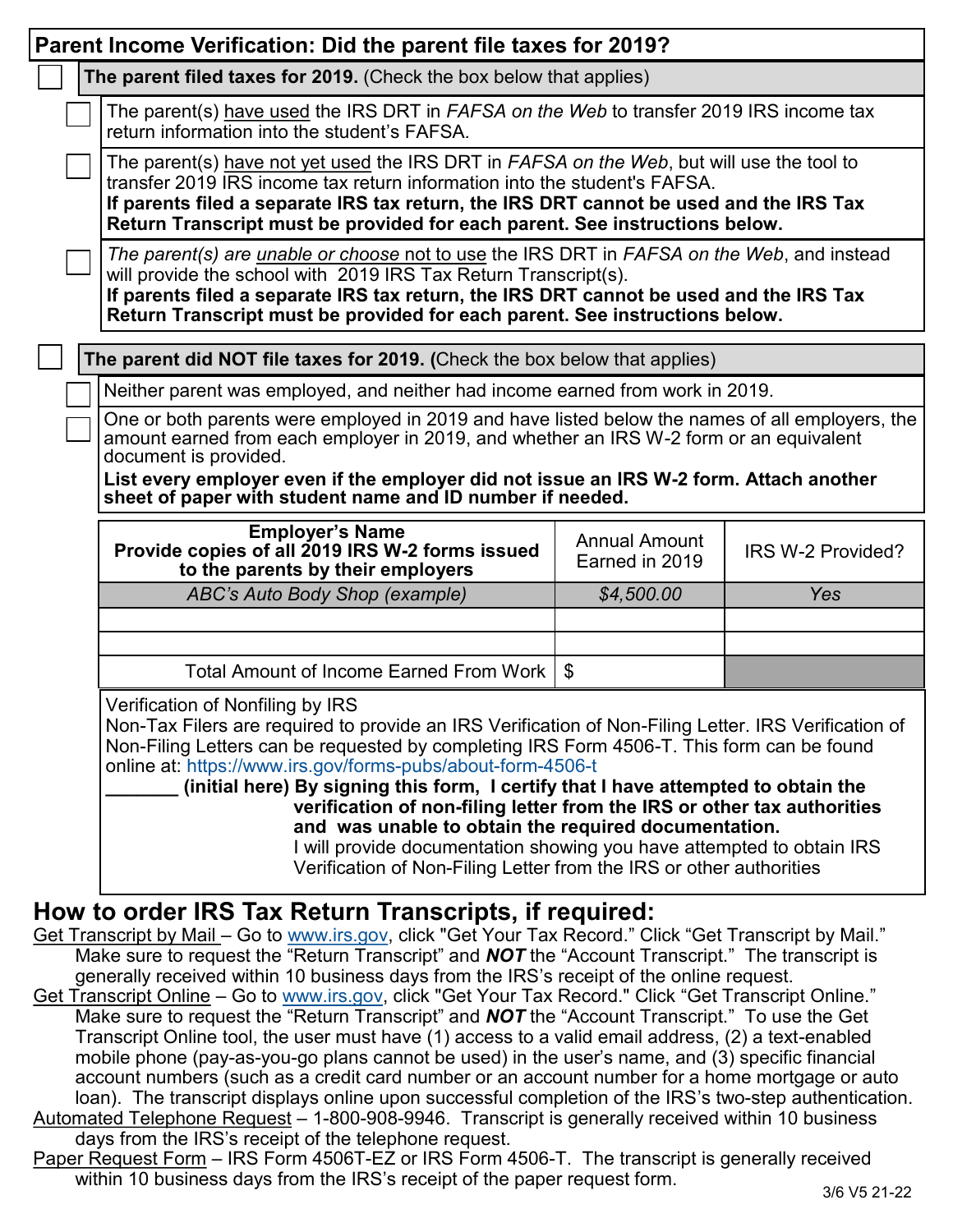## **Identity and Statement of Educational Purpose**

This portion of the form cannot be scanned or faxed.

(To be signed at the Labette Community College Financial Aid Office)

The student must appear in person at Labette Community College to verify his or her identity by presenting an unexpired valid government-issued photo identification (ID), such as, but not limited to, a driver's license, other state-issued ID, or passport. The institution will maintain a copy of the student's photo ID that is annotated by the institution with the date it was received and reviewed, and the name of the official at the institution authorized to receive and review the student's ID.

In addition, the student must sign, **in the presence of the institutional official,** the Statement of Educational Purpose provided below.

|                                            | <b>Statement of Educational Purpose</b>                                                   |
|--------------------------------------------|-------------------------------------------------------------------------------------------|
| I certify that I<br>(Print Student's Name) | am the individual signing                                                                 |
| Labette Community College for 2021-2022.   | I may receive will only be used for educational purposes and to pay the cost of attending |
| (Student's Signature)                      | (Date)                                                                                    |
|                                            |                                                                                           |
| (Student's ID Number)                      |                                                                                           |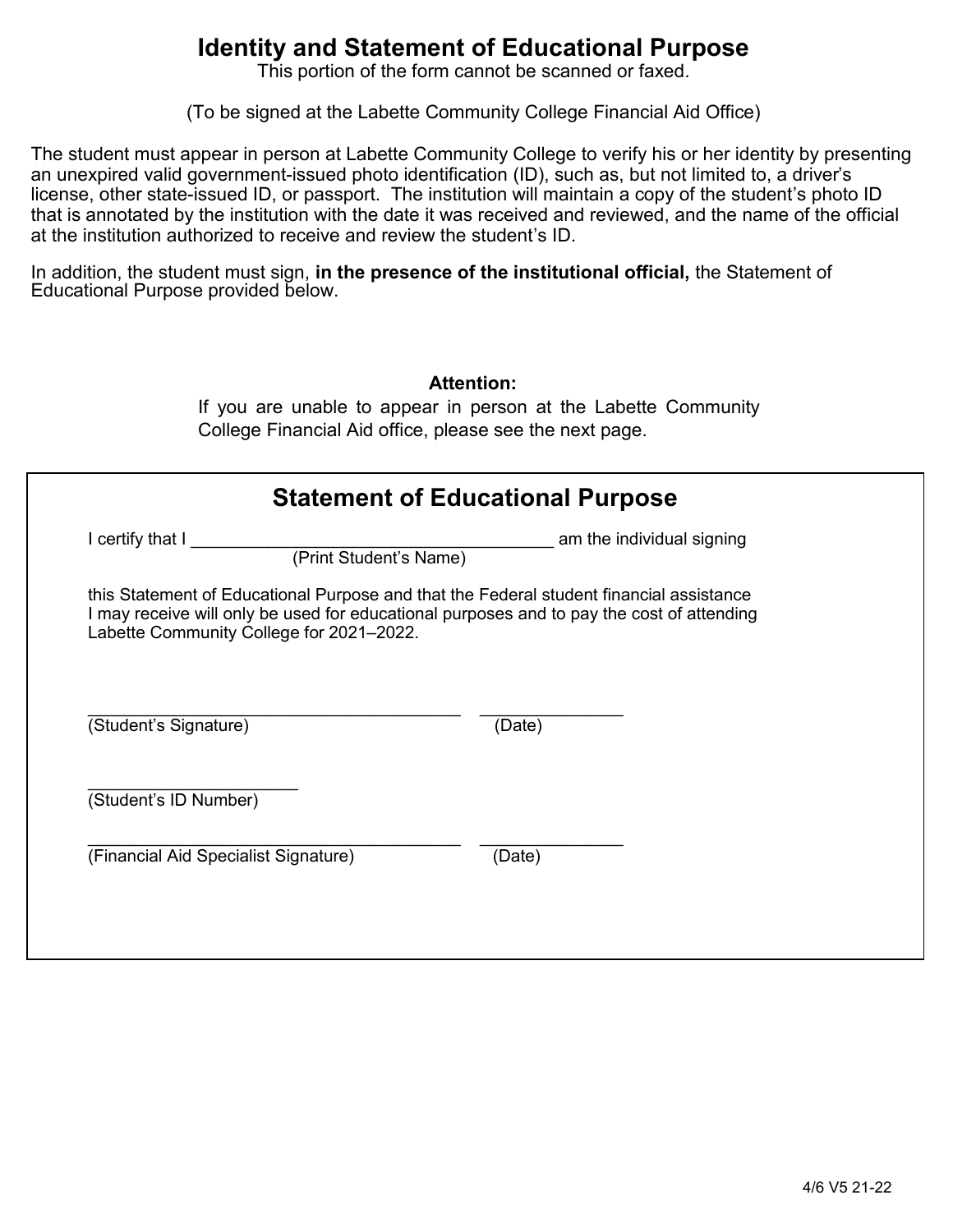## **Identity and Statement of Educational Purpose**

This portion of the form cannot be scanned or faxed

(To be signed with Notary)

| If the student is unable to appear in person at Labette Community College to verify his or her identity, the<br>student must provide to the institution:                                                                                                                                                                                                                                                                                                             |                                                                                                                                                                                              |
|----------------------------------------------------------------------------------------------------------------------------------------------------------------------------------------------------------------------------------------------------------------------------------------------------------------------------------------------------------------------------------------------------------------------------------------------------------------------|----------------------------------------------------------------------------------------------------------------------------------------------------------------------------------------------|
| (1)A copy of the unexpired valid government-issued photo identification (ID) that is acknowledged in the<br>other state-issued ID, or passport;                                                                                                                                                                                                                                                                                                                      | notary statement below, or that is presented to a notary, such as, but not limited to, a driver's license,                                                                                   |
|                                                                                                                                                                                                                                                                                                                                                                                                                                                                      | <b>AND</b>                                                                                                                                                                                   |
| (2) The original Statement of Educational Purpose provided below, which must be notarized. If the notary<br>clear indication that the Statement of Educational Purpose was the document notarized.                                                                                                                                                                                                                                                                   | statement appears on a separate page than the Statement of Educational Purpose, there must be a                                                                                              |
|                                                                                                                                                                                                                                                                                                                                                                                                                                                                      | <b>Statement of Educational Purpose</b>                                                                                                                                                      |
|                                                                                                                                                                                                                                                                                                                                                                                                                                                                      |                                                                                                                                                                                              |
|                                                                                                                                                                                                                                                                                                                                                                                                                                                                      |                                                                                                                                                                                              |
| Community College for 2021-2022.                                                                                                                                                                                                                                                                                                                                                                                                                                     | this Statement of Educational Purpose and that the Federal student financial assistance I may<br>receive will only be used for educational purposes and to pay the cost of attending Labette |
| Student's Signature                                                                                                                                                                                                                                                                                                                                                                                                                                                  | $\overline{Date}$                                                                                                                                                                            |
| Student's ID Number                                                                                                                                                                                                                                                                                                                                                                                                                                                  |                                                                                                                                                                                              |
| State of <u>example and the state of</u> the state of the state of the state of the state of the state of the state of the state of the state of the state of the state of the state of the state of the state of the state of the<br>City/County of the contract of the contract of the contract of the contract of the contract of the contract of the contract of the contract of the contract of the contract of the contract of the contract of the contract of | <b>Notary's Certificate of Acknowledgement</b><br>Notary's certification may vary by State                                                                                                   |
|                                                                                                                                                                                                                                                                                                                                                                                                                                                                      |                                                                                                                                                                                              |
| On<br>__________________, before me, _                                                                                                                                                                                                                                                                                                                                                                                                                               | (Notary's name)                                                                                                                                                                              |
| (Date)                                                                                                                                                                                                                                                                                                                                                                                                                                                               |                                                                                                                                                                                              |
| personally appeared,                                                                                                                                                                                                                                                                                                                                                                                                                                                 | $\_,$ and proved to me                                                                                                                                                                       |
| (Printed name of signer)                                                                                                                                                                                                                                                                                                                                                                                                                                             | on the basis of satisfactory evidence of identification                                                                                                                                      |
| to be the above-named person who signed the foregoing instrument.                                                                                                                                                                                                                                                                                                                                                                                                    | (Type of unexpired government-issued photo ID provided)                                                                                                                                      |
| <b>WITNESS my hand and official seal</b>                                                                                                                                                                                                                                                                                                                                                                                                                             |                                                                                                                                                                                              |
| (seal)                                                                                                                                                                                                                                                                                                                                                                                                                                                               | (Notary signature)                                                                                                                                                                           |
| My commission expires on                                                                                                                                                                                                                                                                                                                                                                                                                                             | (Date)                                                                                                                                                                                       |
|                                                                                                                                                                                                                                                                                                                                                                                                                                                                      |                                                                                                                                                                                              |
|                                                                                                                                                                                                                                                                                                                                                                                                                                                                      | 5/6 V5 21-22                                                                                                                                                                                 |